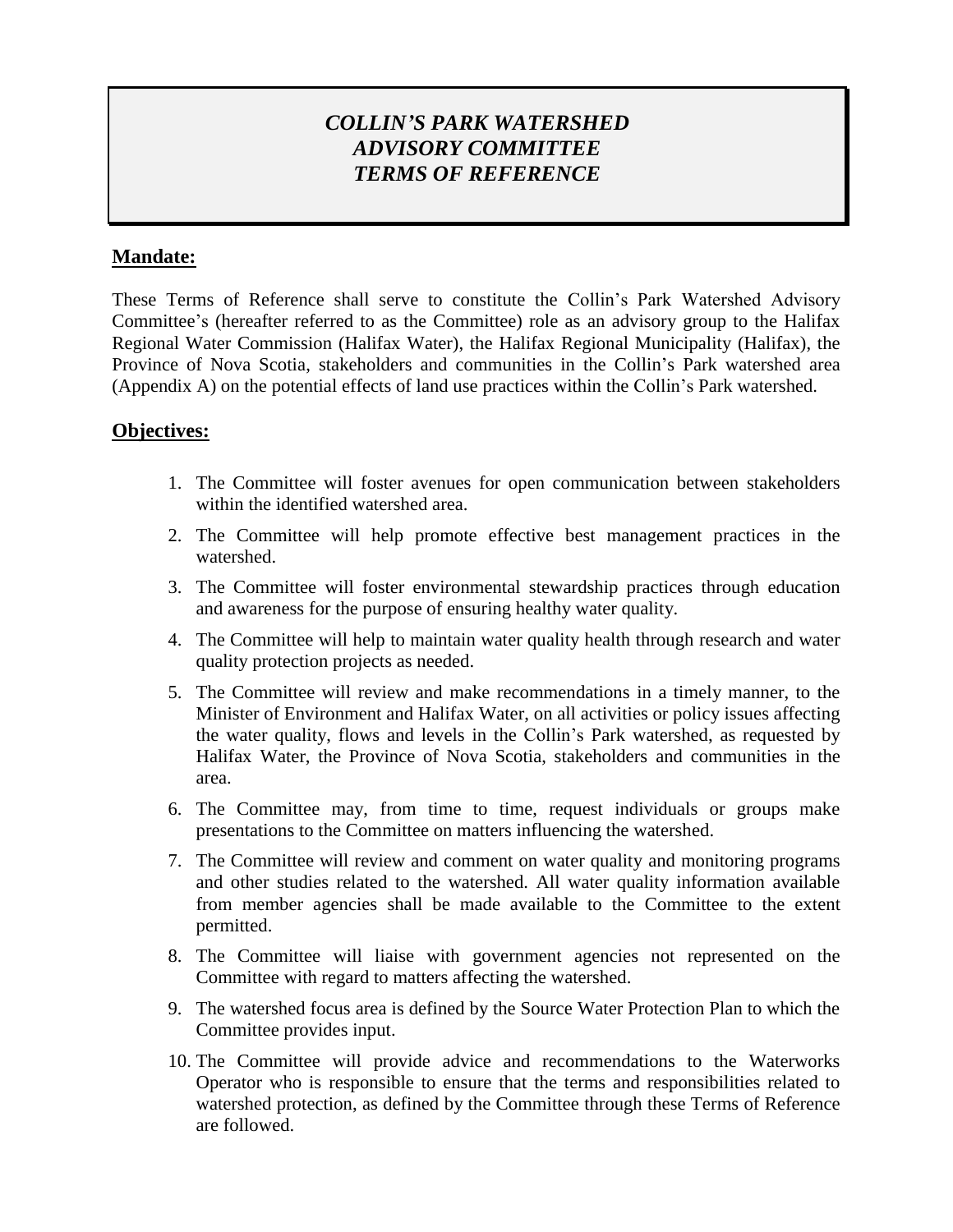#### **Membership and Meetings:**

- 11. The Committee shall be comprised of the following voting members:
	- a) one identifiable group, organization or individual representative from each of the following communities:
		- Waverley;
		- Fall River:
		- Lake Fletcher; and
		- Wellington;
	- b) a community representative from at least one industry sector, as determined by the Committee, which may include but not limited to Nova Scotia Power Inc., retail, the Nova Scotia Homebuilders Association, and/or the mining and/or quarry industry;
	- c) one private landowner-customer of the Collin's Park Water Supply System; and
	- d) one representative from Halifax Water.
- 12. The Committee shall be comprised of the following non-voting technical representatives:
	- a) one (1) from Halifax Planning and Development;
	- b) up to two (2) from Nova Scotia Environment; and
	- c) one (1) from Nova Scotia Transportation and Infrastructure Renewal.
- 13. The Committee may also include other members as determined by the Committee.
- 14. All community members will serve for a two-year term (except for the first term whereby half of the members shall serve for a three year term to ensure continuity of membership). Subsequent appointments or re-appointments by the community to the Committee shall be for a term of two years.
- 15. Technical representatives to be appointed to the Committee by their respective organizations.
- 16. Upon expiration of terms, for members representing identifiable groups or organizations, that member will be asked by the Committee to have their group or organization nominate a member for the subsequent term. Where that is not possible, Halifax Water will contact the group or organization to request an appointment. For members not representing an identifiable group or organization, Halifax Water will write all landowners in the area of interest affected by the Collin's Park watershed seeking an individual volunteer for the Committee. If more than one volunteer per community comes forward, the Committee will decide upon the community membership through a balloting process.
- 17. The Chair and Vice-Chair of the Committee shall be appointed every two years by the membership at the meeting closest to April  $1<sup>st</sup>$ . The Chair of the Committee must be a voting community representative of the Committee while the Vice-Chair must be a voting Halifax Water representative of the Committee.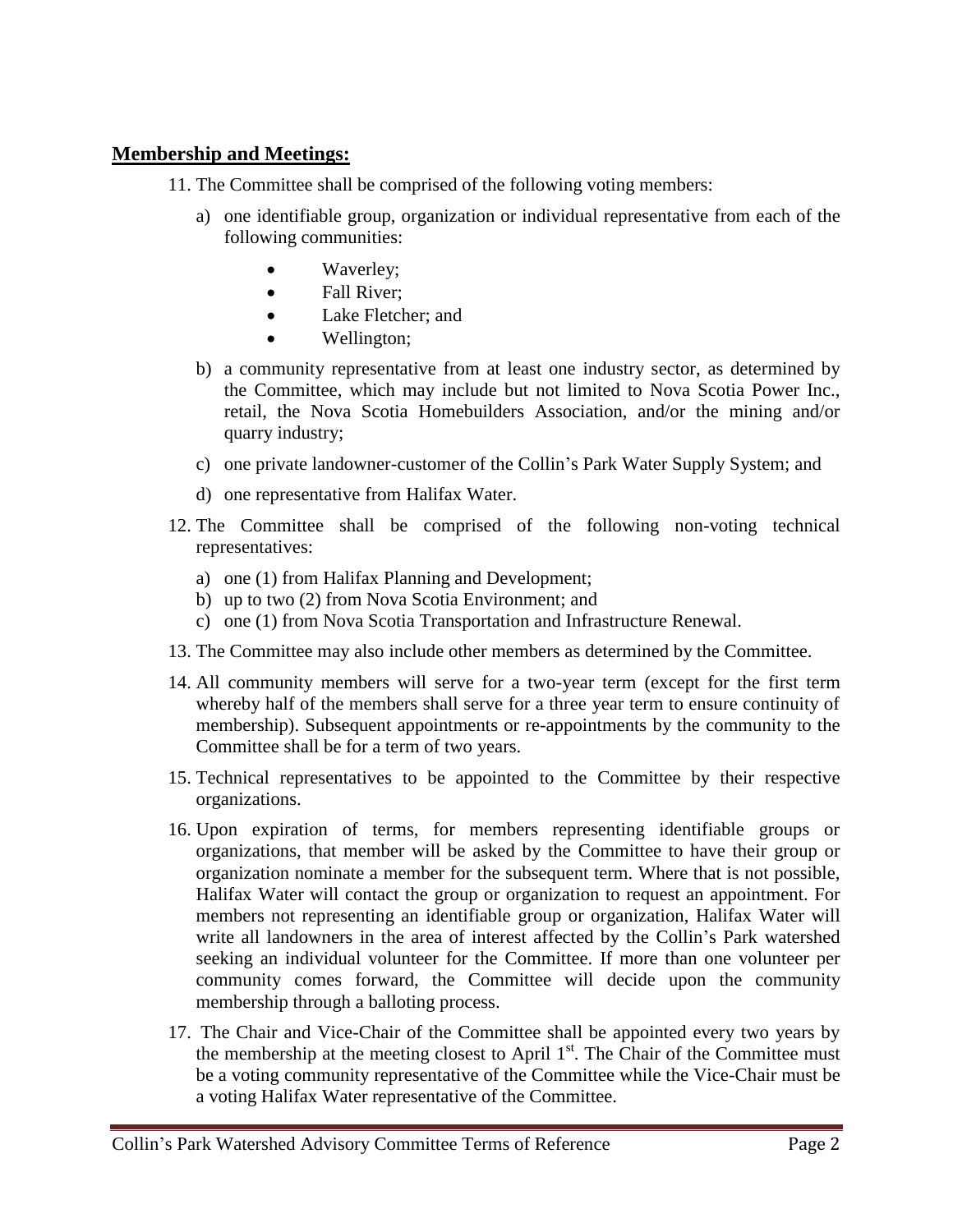- 18. Administrative support shall be provided by Halifax Water.
- 19. The Committee shall endeavor to conduct business by consensus, but should voting be necessary, all motions will require support from a majority of the members present. A quorum shall consist of at least four (4) voting members and at least one (1) of the non-voting technical representatives. In the event there is not a quorum, an Information Meeting will be held.
- 20. Members who miss 3 consecutive meetings will forfeit their position to which the board will seek a replacement from the affected representation.
- 21. Bodies appointing representatives may name an alternate. Alternates may attend all meetings as observers and may vote when the appointed representative is absent.
- 22. The Committee shall meet as necessary and not less than two times per year.
- 23. The Committee shall be empowered to amend its Terms of Reference by motion, with the approval of the Waterworks Operator.
- 24. The Chair, or a person designated by him/her shall act as the Committee spokesperson.

#### **Land Development:**

25. Through its representation on the Committee, Halifax Water, and Halifax Municipality Planning and Development may maintain an open dialog regarding development applications in and near the watershed with the goal that the Committee has the opportunity to provide recommendations to Halifax Municipality Planning and Development regarding such applications.

#### **Committee Review Process:**

26. The Committee will review and forward recommendations to the Waterworks Operator for approval within thirty (30) days following receipt of all submissions and requests pertaining to changes in land use activities within the Collin's Park Water Supply Area as defined in these Terms of Reference.

February 18, 2016